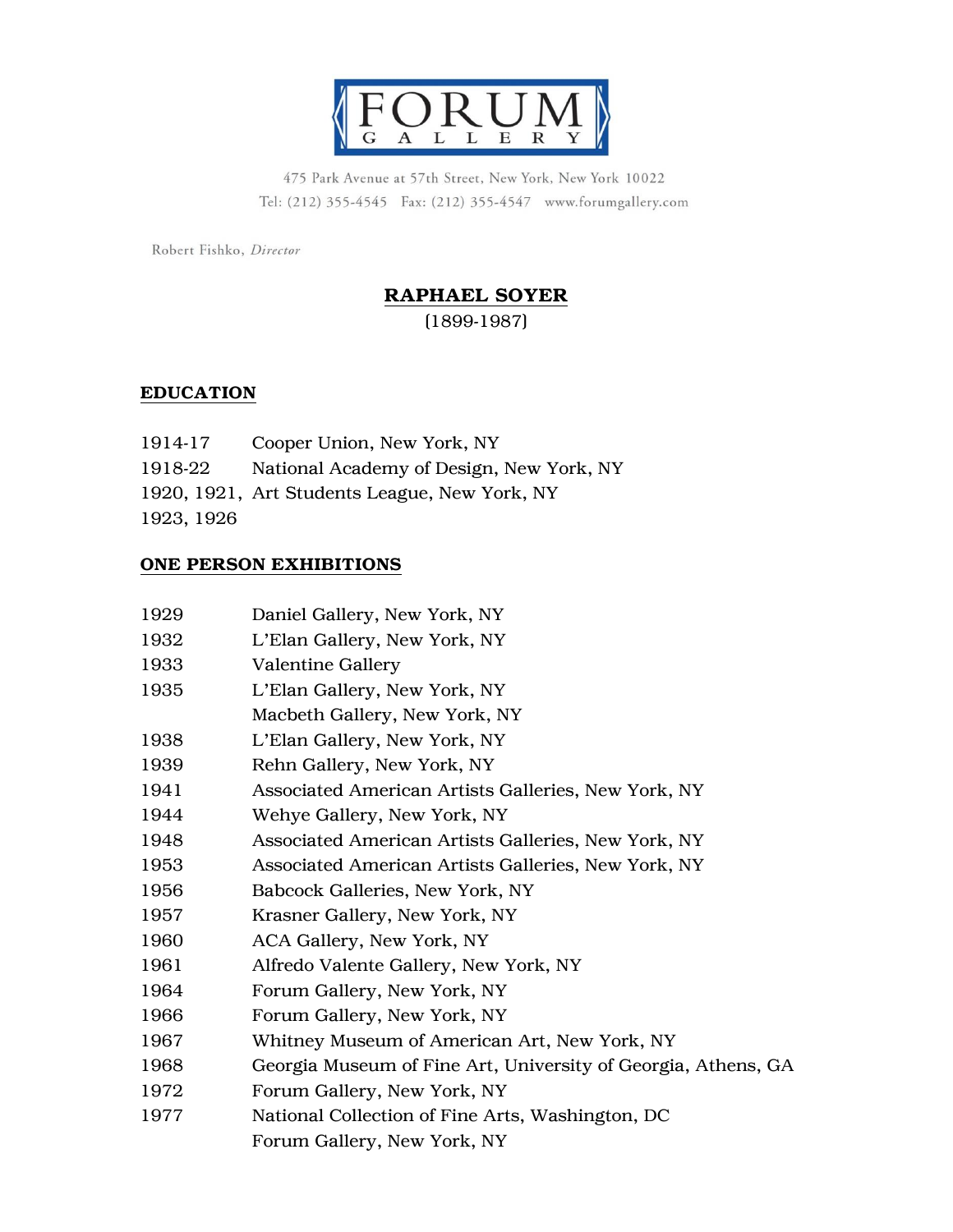| 1980 | Galerie Albert Loeb, Paris, France                              |
|------|-----------------------------------------------------------------|
| 1981 | Forum Gallery, New York, NY                                     |
| 1982 | Hirshhorn Museum and Sculpture Garden, Washington, DC           |
|      | Forum Gallery, New York, NY                                     |
| 1983 | University Art Museum, University California at Santa Barbara   |
|      | Pembroke Gallery, Houston, TX                                   |
|      | Snug Harbor Cultural Center, Staten Island, NY                  |
| 1984 | Cooper Union for the Advancement of Science and Art, NY         |
|      | Boston University Art Gallery, Boston, MA                       |
| 1985 | Forum Gallery, New York, NY                                     |
| 1987 | Forum Gallery, New York, NY                                     |
| 1990 | Forum Gallery, New York, NY                                     |
| 1995 | Twenty Great Paintings, Forum Gallery, New York, NY             |
| 2000 | American Master, Forum Gallery, New York, NY                    |
| 2005 | Finding America, Forum Gallery, New York, NY                    |
| 2012 | Prints by Raphael Soyer from the Collection of the Memorial Art |
|      | Gallery of the University of Rochester, Rochester, NY           |
|      |                                                                 |

# TWO PERSON EXHIBITIONS

| 1979 | Bibliotheque National et Universitaire de Strasbourg, Paris |
|------|-------------------------------------------------------------|
|      | (traveled to American Cultural Center, Tel Aviv, Israel)    |
| 1990 | Michael Rosenfeld Gallery, New York, NY (with Moses Soyer)  |

# GROUP EXHIBITIONS

| 1996    | Politics, American Style: Issues and Images, Beacon Hill Fine |
|---------|---------------------------------------------------------------|
|         | Art, New York, NY                                             |
| 1998    | Self-Portraits, Kragsdale Corporation at Lehman College Art   |
|         | Gallery, New York, NY                                         |
| 2000-01 | Aaron Copland's America, The Heckschler Museum of Art         |
|         | Huntington, NY                                                |
|         | Raphael Soyer & Jules Pascin: Important Works, Forum          |
|         | Gallery, Los Angeles, California                              |
| 2003    | Modern and Contemporary Portraits curated by Townsend         |
|         | Wolfe, Forum Gallery, New York, NY                            |
| 2005    | Recent Acquisitions, Forum Gallery, New York, NY              |
| 2005    | Important New Works by Forum Gallery Artists, Forum Gallery,  |
|         | New York                                                      |
| 2006    | An American Abroad: Sandra Fisher and her School of London    |
|         | <i>Friends</i> , New York Studio School, New York, NY         |
| 2007    | Fall 2006 Group Show, eDavid Gallery, Bethlehem, PA           |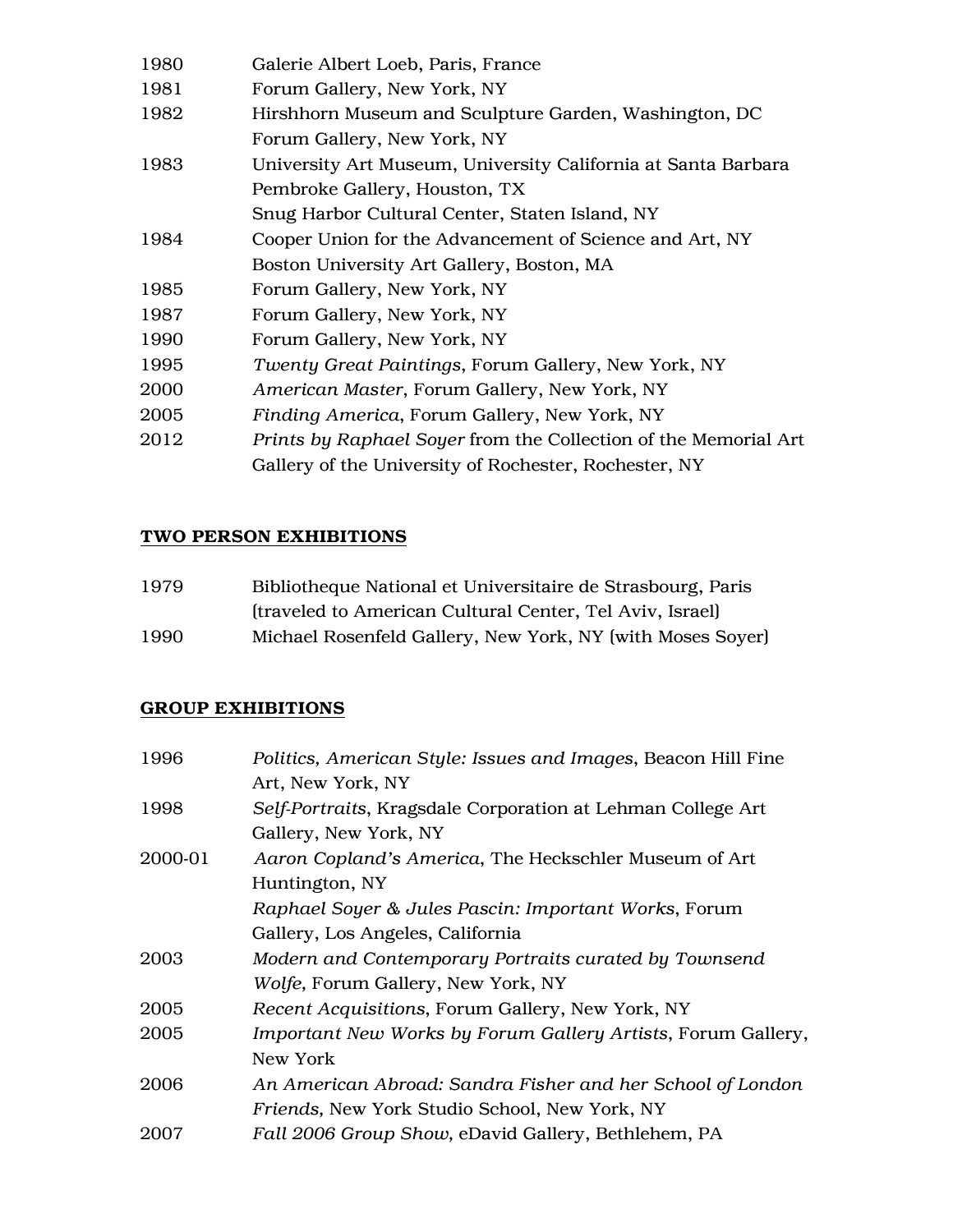|         | The Fine Art of Drawing: Modern & Contemporary Works on                |
|---------|------------------------------------------------------------------------|
|         | Paper, Forum Gallery. New York                                         |
| 2008    | New Acquisitions, Forum Gallery, New York, NY                          |
| 2009    | Summer Selections, Forum Gallery, New York, NY                         |
| 2011    | That Seventies Show, Forum Gallery, New York, NY                       |
|         | Peace on Earth: Art Against War, Forum Gallery, New York, NY           |
| 2012    | Perception of Self, Forum Gallery, New York, NY                        |
|         | Five Decades: Art and Artists of Forum Gallery 1962-2012,              |
|         | Forum Gallery, New York, NY                                            |
| 2013    | Wives, Daughters and Lovers, Forum Gallery, New York, NY               |
| 2016    | American Views, Forum Gallery, New York, NY                            |
| 2017    | Forum Gallery Celebrates 55 Years of Modern and                        |
|         | Contemporary Art, Forum Gallery, New York, NY                          |
| 2017-18 | The American Dream, Kunsthalle Emden, Emden GERMANY;                   |
|         | presented jointly with the Drents Museum Assen                         |
|         | Favorite Things: A Holiday Exhibition, Forum Gallery, New York, NY     |
| 2018    | Peers & Influences, The Bo Bartlett Center, Columbus, GA               |
|         | Artists by Artists: The Artist as Subject, Forum Gallery, New York, NY |
| 2019    | Person to Person, Forum Gallery, New York, NY                          |
|         | For America: Paintings from the National Academy of Design,            |
|         | The American Federation of Arts, New York, NY                          |
| 2018-19 | Eye to I: Self-Portraits from 1900 to Today, National Portrait         |
|         | Gallery, Washington, DC                                                |
|         | Landmarks of 20th Century American Art, Forum Gallery, New York, NY    |
| 2021    | Then and Now: American Social Realism, Forum Gallery, New York, NY     |
|         | That Eighties Show, Forum Gallery, New York, NY                        |
| 2022    | Important Works of American Art, Forum Gallery, New York, NY           |
|         | COUPLINGS, Forum Gallery, New York, NY                                 |

In the past, Soyer showed regularly in the large annual and biennial American exhibitions of the Whitney Museum, The Carnegie Institute, the Art Institute of Chicago, the Corcoran Gallery of Art, the National Academy of Design and the Pennsylvania Academy of Fine Arts. His work has been widely exhibited in gallery group exhibitions throughout the United States and abroad.

## PUBLICATIONS

Baur, J.I.H., Revolution and Tradition in American Art Baur, J.I.H. & Lloyd Goodrich, American Art of Our Century Boswell, P., American Art Brown, M., American Painting from the Armory Show to the Depression Cheney, S., Modern American Art Gettings, R., Raphael Soyer, Sixty-Five Years of Printmaking Goodrich, Lloyd, Raphael Soyer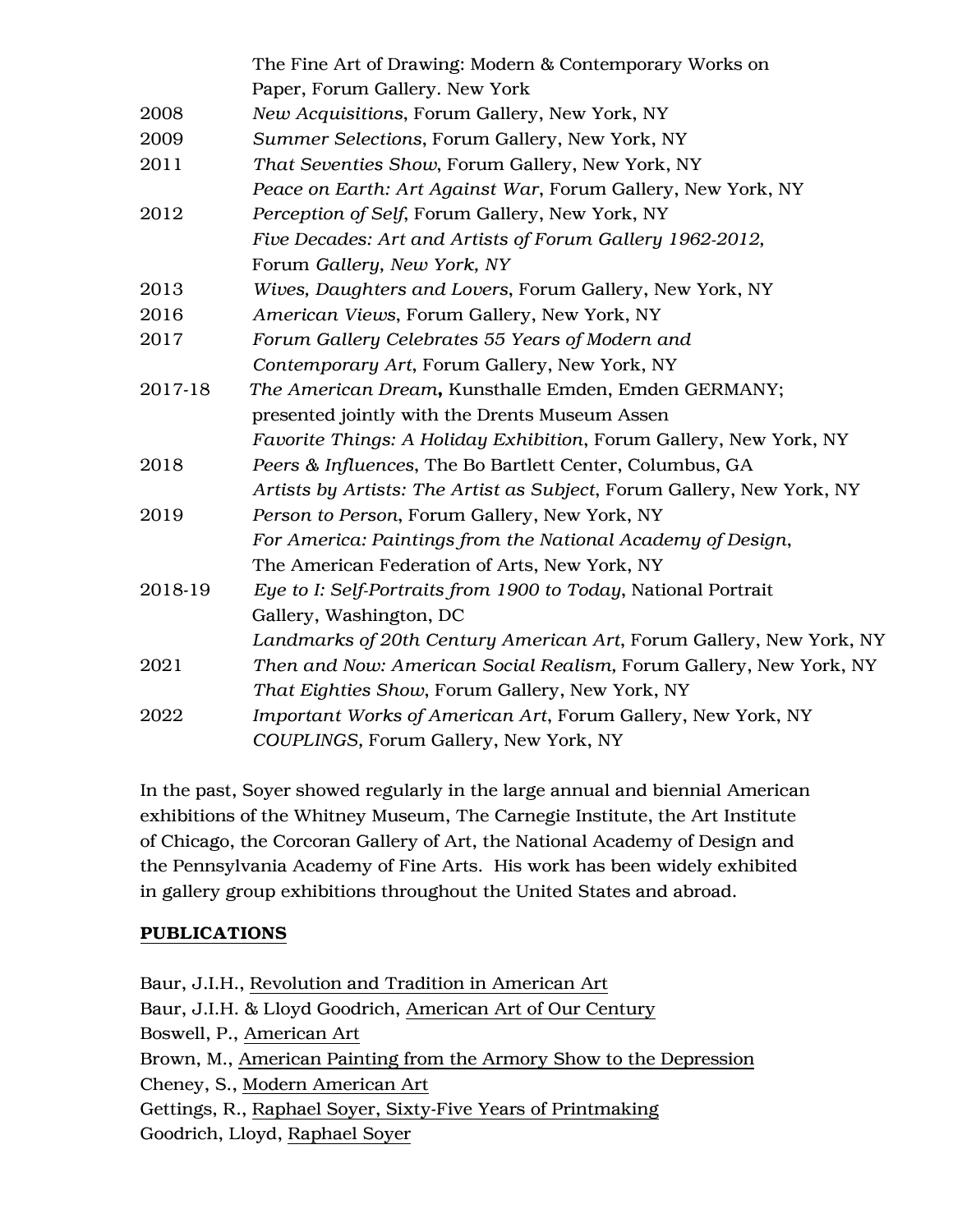Gruskin, A., American Art Larkin, O., Art and Life in America Lerner, Abram, Soyer Since 1960 Moscowitz, I., Great Drawings of Our Time, (Vol. IV) Pagano, G., Contemporary American Painters Slatkin, C.E. & R. Shoolman, Treasury of American Drawing Soyer, Raphael, Diary of an Artist Soyer, Raphael, Memoirs Watson, F., American Painting Today Wheeler, M., Painters and Sculptors in Modern America Zigrosser, C., Artist in America Zigrosser, C., Six Centuries of Fine Prints

#### SELECTED AWARDS

| 1932 | Art Institute of Chicago, M.V Kohnstamm Prize                |
|------|--------------------------------------------------------------|
| 1934 | Pennsylvania Academy of the Fine Arts,                       |
|      | Carol H. Beck Gold Medal                                     |
| 1939 | Carnegie International Exhibition, Second Honorable Mention  |
| 1940 | Art Institute of Chicago, Harris Bronze Medal                |
| 1943 | Pennsylvania Academy of Fine Arts, Temple Prize              |
|      | Corcoran Gallery of Art, Third W.A. Clark Prize,             |
|      | Corcoran Bronze Medal                                        |
|      | Artists for Victory, "America in the War", Honorable Mention |
| 1944 | Carnegie Institute, Painting in The United States,           |
|      | Second Honorable Mention                                     |
| 1946 | Pennsylvania Academy of the Fine Arts, Lippincott Prize      |
| 1951 | Corcoran Gallery of Art, First W.A. Clark Prize,             |
|      | Corcoran Gold Medal                                          |
| 1957 | National Academy of Design, Saltus Gold Medal for Merit      |
|      | American Academy of Arts and Letters,                        |
|      | Award of Merit Medal for Painting                            |
| 1959 | Art USA: 59, First Prize for Painting                        |

#### FILMS

*Raphael Soyer: New York Artist*, Erwin Leiser Film Productions, 1981

## PUBLIC COLLECTIONS:

Ackland Art Museum, University of North Carolina, Chapel Hill, NC Addison Gallery of American Art, Phillips Academy, Andover, MA Albright-Knox Art Gallery, Buffalo, NY